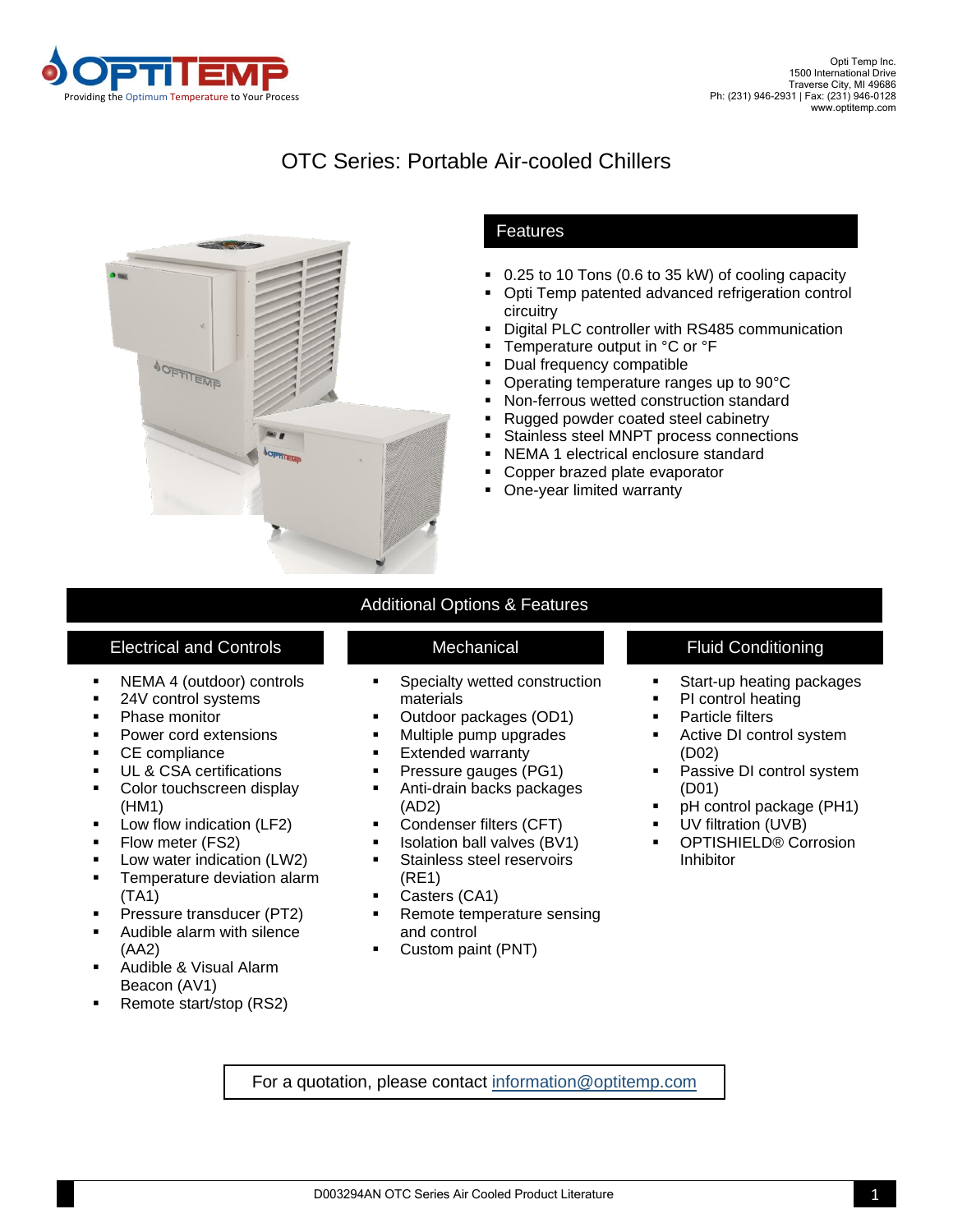

### Specifications<sup>(1)</sup>

| Description                             |                                   | <b>OTC-.25A</b> | OTC-.33A  | OTC-.5A   | <b>OTC-.75A</b> | OTC-1.0A       | OTC-1.5A       | OTC-2.0A       | OTC-3.0A       | OTC-5.0A       | OTC-7.5A       | OTC-10A        |
|-----------------------------------------|-----------------------------------|-----------------|-----------|-----------|-----------------|----------------|----------------|----------------|----------------|----------------|----------------|----------------|
| Standard Flow Rating <sup>(2)</sup>     | <b>GPM</b>                        | 3.2             | 3.2       | 3.2       | 4               | 4              | 4              | 5.5            | $\overline{7}$ | 12             | 18             | 24             |
|                                         | PSI                               | 65              | 65        | 65        | 65              | 65             | 65             | 65             | 55             | 53             | 61             | 58             |
| Max Available Flow Range <sup>(3)</sup> | <b>GPM</b>                        | 3.2             | 3.2       | 4         | 5.2             | 5.2            | 5.2            | 26             | 26             | 38             | 48             | 48             |
| Pump (Standard)                         | HP                                | 0.33            | 0.33      | 0.33      | 0.33            | 0.33           | 0.33           | 0.5            | 1.5            | 1.5            | $\overline{2}$ | $\overline{2}$ |
|                                         | Model                             | P1              | P1        | <b>P1</b> | P <sub>3</sub>  | P <sub>3</sub> | P <sub>3</sub> | P <sub>5</sub> | <b>RB</b>      | C <sub>3</sub> | C <sub>4</sub> | C <sub>4</sub> |
| Connection                              | <b>MPT</b>                        | 0.5''           | 0.5''     | 0.5''     | 0.5''           | 0.5''          | 0.5''          | 1''            | 1''            | 1''            | 1.25''         | 1.5''          |
| Capacity <sup>(4)</sup>                 | kW                                | 0.6             | 0.8       | 1.3       | 2.8             | 3.4            | 6              | 8              | 10.5           | 19.1           | 28.8           | 42.2           |
|                                         | BTU/hr                            | 2,000           | 2,800     | 4,570     | 9,460           | 11,460         | 20,400         | 27,300         | 35,820         | 65,280         | 98,400         | 144,000        |
|                                         | tons                              | 0.25            | 0.33      | 0.4       | 0.8             | 0.96           | 1.7            | 2.1            | 3.6            | 5.4            | 8.2            | 12             |
| Compressor                              | HP                                | 0.25            | 0.33      | 0.5       | 0.75            | 1.8            | 1.8            | 3              | 3.5            | 5              | 7.5            | 10             |
|                                         | Type                              | H               | н         | H         | H               | S              | S              | S              | S              | S.             | S              | S              |
| <b>Full Load Amps</b>                   | Consult factory for available FLA |                 |           |           |                 |                |                |                |                |                |                |                |
| Dimensions <sup>(5)</sup>               | Height                            | 22.5''          | 22.5''    | 22.5''    | 22.5''          | 28''           | 28''           | 35''           | 35"            | 55''           | 55''           | 55"            |
|                                         | Width                             | 15''            | 15''      | 15''      | 24''            | 31''           | 31''           | 36.5''         | 36.5''         | 38''           | 38''           | 38''           |
|                                         | Depth                             | 23''            | 23''      | 23''      | 24.5''          | 30''           | 30''           | 36.5''         | 36.5''         | 62"            | 62"            | 62"            |
| Weight                                  | lbs.                              | 130             | 130       | 155       | 205             | 210            | 215            | 425            | 455            | 815            | 855            | 900            |
| <b>Internal Reservoir</b>               | Gallon                            | 0.75            | 0.75      | 0.75      | 2.5             | 2.5            | 2.5            | 2.5            | 2.5            | 20             | 20             | 20             |
| Temp Stability <sup>(6)</sup>           | $\degree$ F                       | ± 0.2           | $\pm$ 0.2 | ± 0.2     | ± 0.2           | ± 0.2          | ± 0.2          | ± 0.2          | ± 0.2          | ± 0.5          | ± 0.5          | ± 0.5          |
| Refrigerant                             | Type                              | R134A           | R134A     | R134A     | R134A           | R407C          | R407C          | R407C          | R407C          | R407c          | R407c          | R407c          |

(1) As a result of continuous improvement efforts, specifications are subject to change without notice or liability. (2) Pump pressures at pump discharge. (3) Max flow rating with optional pumps. (4) Capacity based on 68 °F LWT and 95 °F ambient air temperature. Capacities may be ± 5% as reserved by compressor manufacturer. Contact factory for 50 Hz applications engineering. (5) Dimensions are approximate and do not include filters. (6) Cooling stability only. Optional heating stability ± 2.0°F.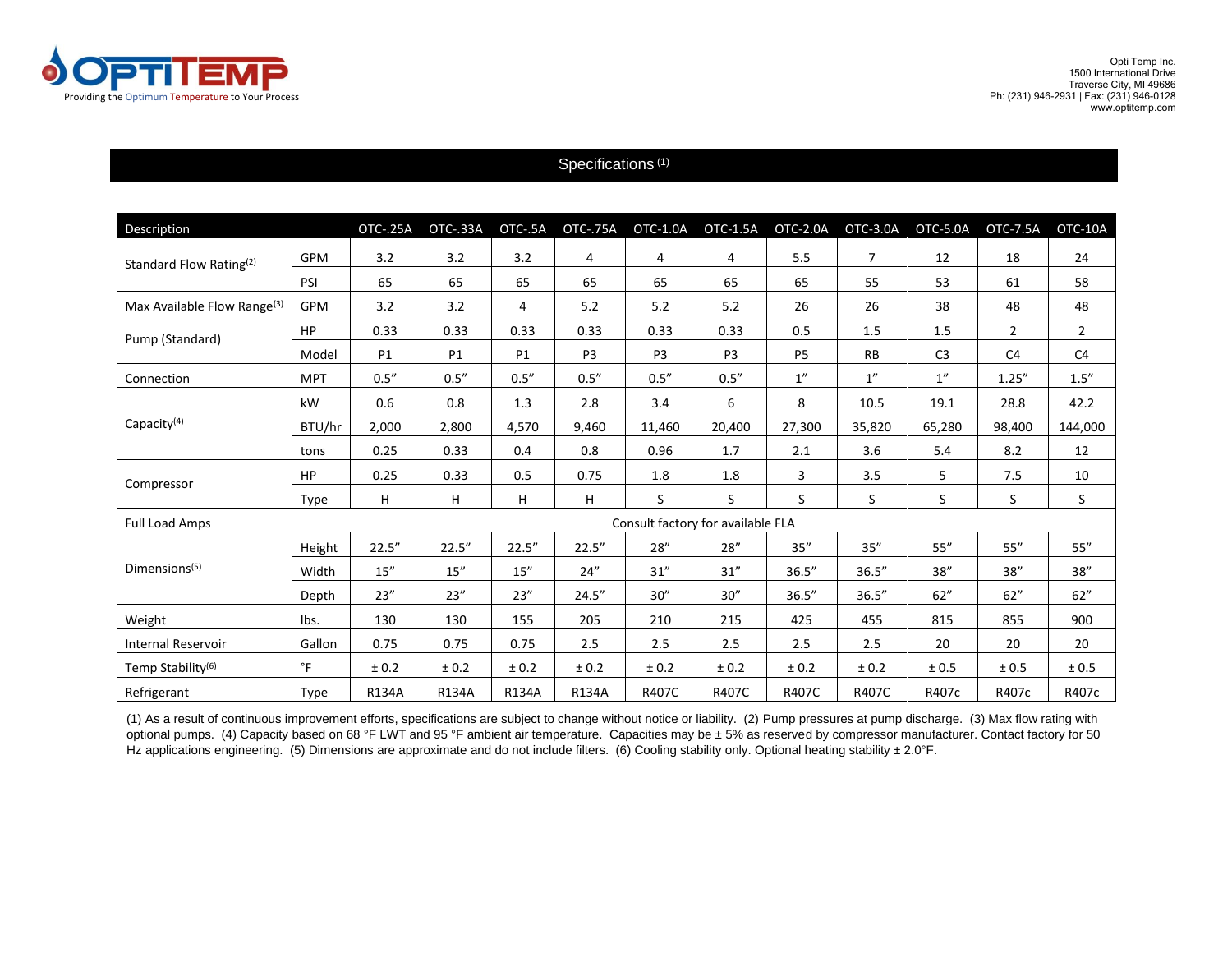

## Pump Curves